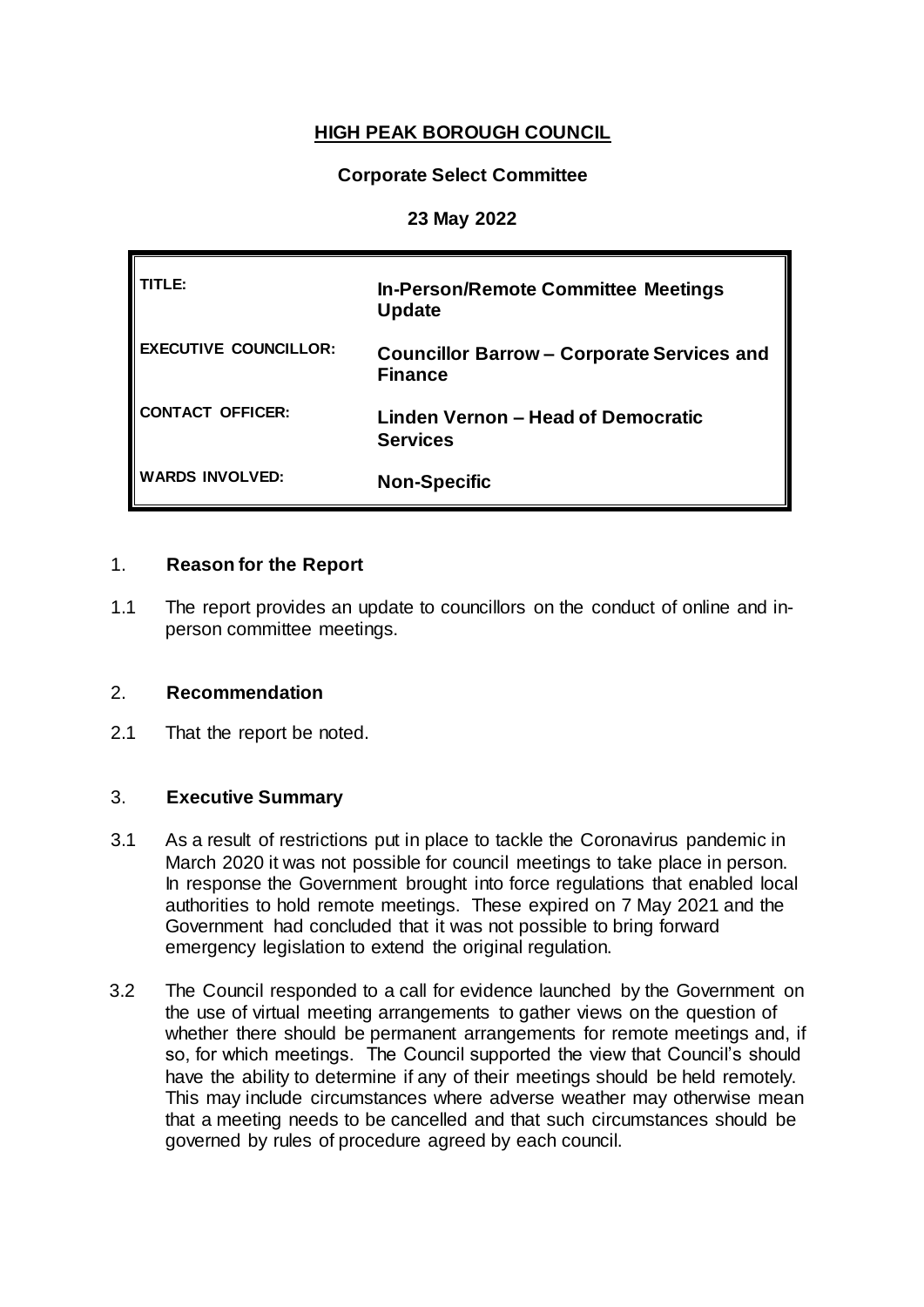- 3.3 The Government has not yet formally responded to the call for evidence, however, it has repeated its previous view that any permanent change that allows remote meetings to take place would require changes to primary legislation.
- 3.4 Following the expiry of the regulations the Council has continued to conduct meetings where feasible in line with government guidance which helps to reduce costs and carbon emissions. This allows the Council to continue to stream such meetings to the public via its website to maximise accessibility.
- 3.5 At present the Council does not yet have the equipment required to conduct "hybrid" meetings which allow attendees to join and participate at committees both in person and online. In order to achieve this the Council could consider the use of a webcast system that would include the installation of cameras in meeting rooms which would then integrate with video and audio of attendees participating in the meeting online.
- 3.6 The Council is currently updating its microphone system used for meetings which was introduced in 2011. In order to future proof the system the specification includes a requirement to integrate to a webcast system should the Council wish to implement such technology.

### 4. **How this report links to Corporate Priorities**

- Ensure our future financial resilience can be financially sustainable whilst offering value for money.
- Ensure our services are readily available to all our residents in the appropriate channels and provided "right first time".
- Use innovation, technology and partnership with others to help improve the efficiency of services, improve customer satisfaction and reduce our impact on the environment.

### 5. **Alternative Options**

5.1 As detailed in the report.

### Mark Trillo **Executive Director (Governance and Commissioning)**

**Web Links and Background Papers [Information Digest](https://democracy.highpeak.gov.uk/documents/s25017/ID%20Remote%20Committee%20Meetings.pdf)** [Individual Executive Decision](https://democracy.highpeak.gov.uk/documents/s23537/HPBC%20Delegated%20Report%20-%20Remote%20Meetings%20AEM.pdf) LGA Survey - [Impact of in-person council meetings](https://www.local.gov.uk/sites/default/files/documents/Impact%20of%20in-person%20council%20meetings%20survey%20October%20-%20November%202021%20WEB.pdf)

## **Contact details**

Linden Vernon Head of Democratic Services Linden.vernon@staffsmoorlands.gov.uk 01538 395613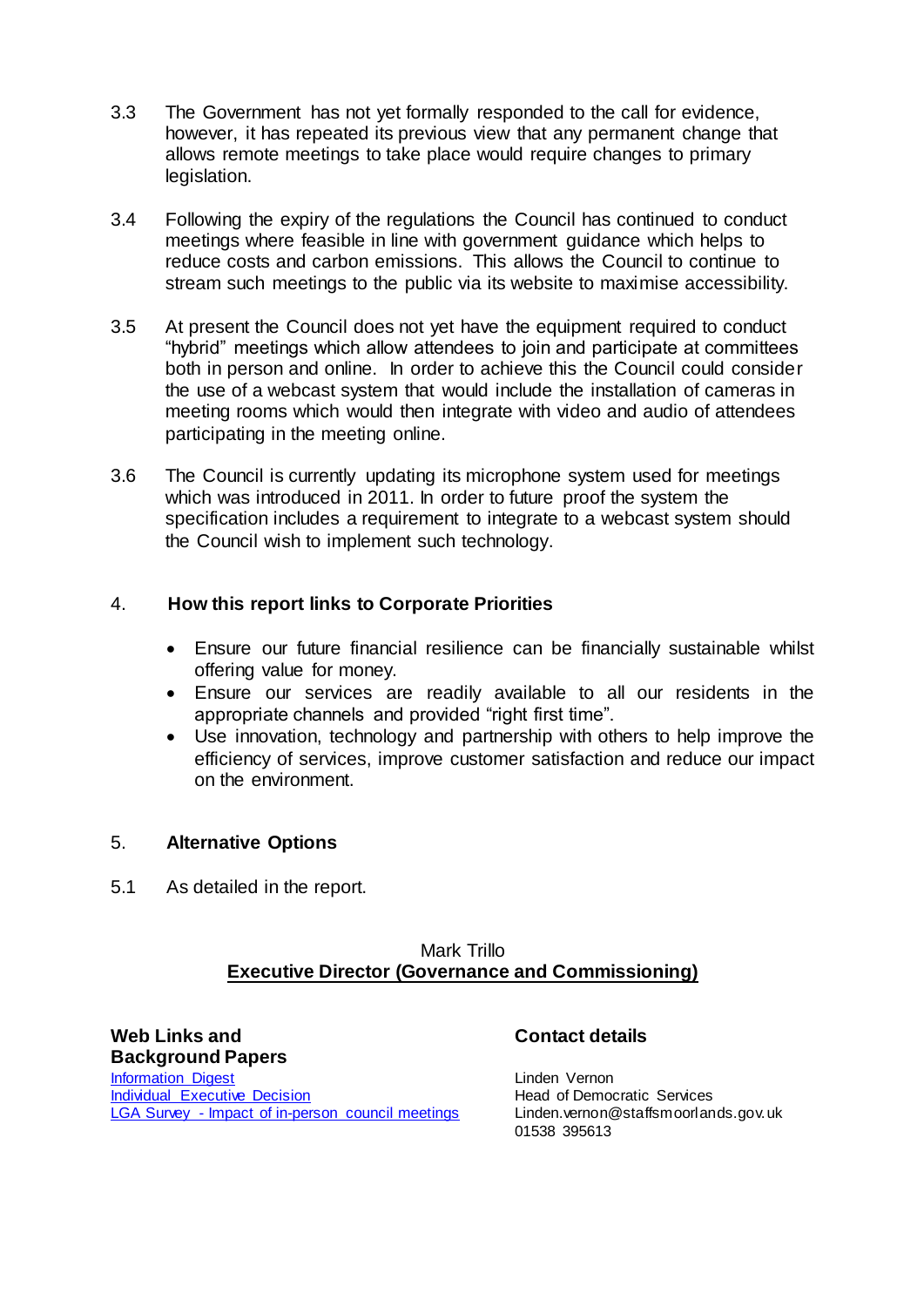#### 6. **Detail**

- 6.1 As a result of restrictions put in place to tackle the Coronavirus pandemic in March 2020 it was not possible for council meetings to take place in person. In response the Government brought into force regulations that enabled local authorities to hold remote meetings (The Local Authorities and Police and Crime Panels (Coronavirus) (Flexibility of Local Authority and Police and Crime Panel Meetings) (England and Wales) Regulations 2020 (SI 2020/392), made under section 78 of the Coronavirus Act 2020).
- 6.2 These regulations applied to all local authorities in England and Wales, including parish and town councils. They specified that a 'meeting' of a local authority could lawfully take place online, with members 'in remote attendance' who can hear and be heard by, and if possible see and be seen by, other members.
- 6.3 An Information Digest was issued on 27 May 2021 that provided councillors with an overview on the use of remote or virtual meetings by the Council. This reported that financial savings of £12,000 had been achieved whilst utilising online meetings. This included a reduction of expenses claimed by councillors and associated room hire costs etc. Taking into account the typical mileage claimed by councillors each year (6,131 miles) this also equated to an annual reduction of 1.69 tonnes of CO2.
- 6.4 The Digest also reported that there had been a total of 1,931 views of HPBC committee meetings via the Council's YouTube channel since remote meetings started, with an average of 35 views per meeting. Meetings of Full Council attracted the most views on average (72 per meeting) followed by Development Control Committee (67 per meeting). Whilst meetings had been conducted remotely there had also been an increase in the number of noncommittee members attending meetings indicating that remote meetings were also more accessible for councillors.
- 6.5 Section 78 of the Coronavirus Act 2020 only permitted regulations to apply to council meetings that took place before 7 May 2021, primary legislation would be needed to extend this ability. Luke Hall MP, the Minister of State for Local Growth and Local Government, wrote to council leaders on 25 March 2021 to confirm that the Government had concluded that it was not possible to bring forward emergency legislation to extend the original regulation. High Court proceedings were instituted last year by Lawyers in Local Government and the Association of Democratic Services Officers with regards to this view. The Court stated that it was for Parliament to change laws not the courts.
- 6.6 The Government launched a call for evidence on the use of virtual meeting arrangements to gather views on the question of whether there should be permanent arrangements for remote meetings and, if so, for which meetings. The Council formally responded to the call for evidence (response contained in the Individual Executive Decisionissued 11 June 2021) which supported the view that Councils should have the ability to determine if any of their meetings should be held remotely. This may include circumstances where adverse weather may otherwise mean that a meeting needs to be cancelled and that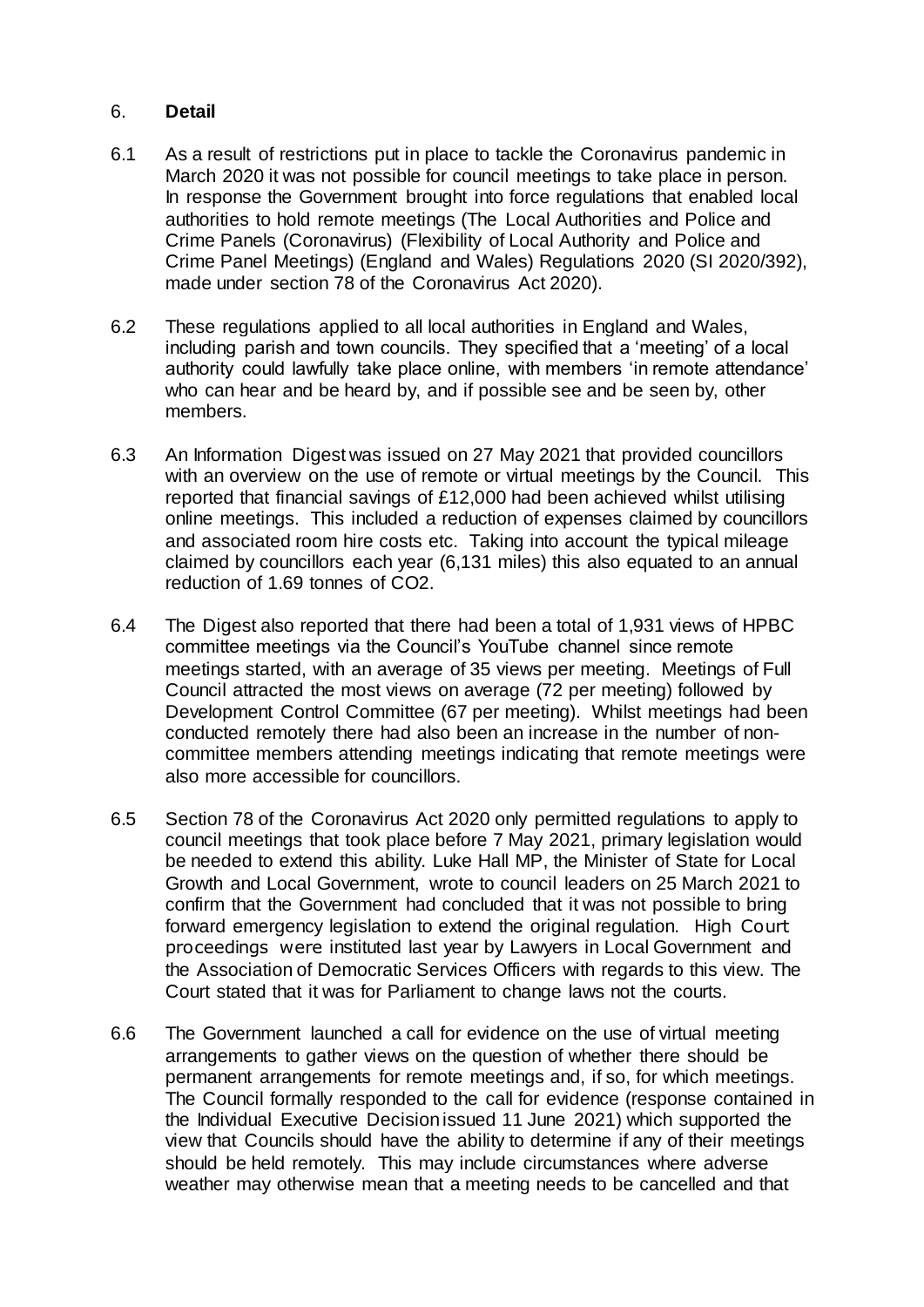such circumstances should be governed by rules of procedure agreed by each council.

- 6.7 If any changes to legislation are made as a result of this call for evidence they would apply to England only. The Welsh Government passed the Local Government and Elections (Wales) Act 2021 which came into force on 1 May and made express provision for Welsh local authorities to meet remotely. Scottish local authorities had express provision to meet remotely prior to the pandemic.
- 6.8 Between October and November 2021, the Local Government Association (LGA) conducted a survey of councils in England. The purpose of the survey was to gather information on the impact of in-person council meetings for statutory and decision-making meetings, and how this may affect councils in the short-to long-term. The survey asked about a range of topics including councillor attendance at meetings, public engagement, benefits and challenges, as well as costs incurred. Key findings of the survey included:
	- Almost three-quarters of respondents (72 per cent) thought that councillor attendance was lower since returning to in-person meetings.
	- Almost three-quarters of respondents (73 per cent) thought that attendance by members of the public was lower since returning to in-person council meetings.
	- More than half of respondents (53 per cent) thought that engagement by members of the public with council meetings was lower since returning to in-person meetings.
- 6.9 A number of organisations have continued to lobby the Government for the reintroduction of remote meetings and campaigned to give councils the ability to decide what works best for them. The supporting bodies have included:
	- The Local Government Association (LGA)
	- The Association of Democratic Services Officers (ADSO)
	- Lawyers in Local Government (LLG)
	- Centre for Governance and Scrutiny (CfGS)
	- National Association of Local Councils (NALC)
	- Society of Local Council Clerks (SLCC)
- 6.10 A recent petition organised by ADSO and LLG that called on the government to create Parliamentary time to agree a change in the law to allow councils in England to meet remotely if they wish attracted nearly 11,000 signatures.
- 6.11 The Government has not yet formally responded to the call for evidence, however, Kemi Badenoch, Minister of State for Equalities and Levelling Up Communities wrote to ADSO in November 2021 and repeated the Government's previous statement that "any permanent change that allows remote meetings to take place would require changes to primary legislation, and such passage would depend on the agreement of Parliament and the timetabling and pressures of Parliamentary business."
- 6.12 In response to a question asked in the House of Commons on 24 January